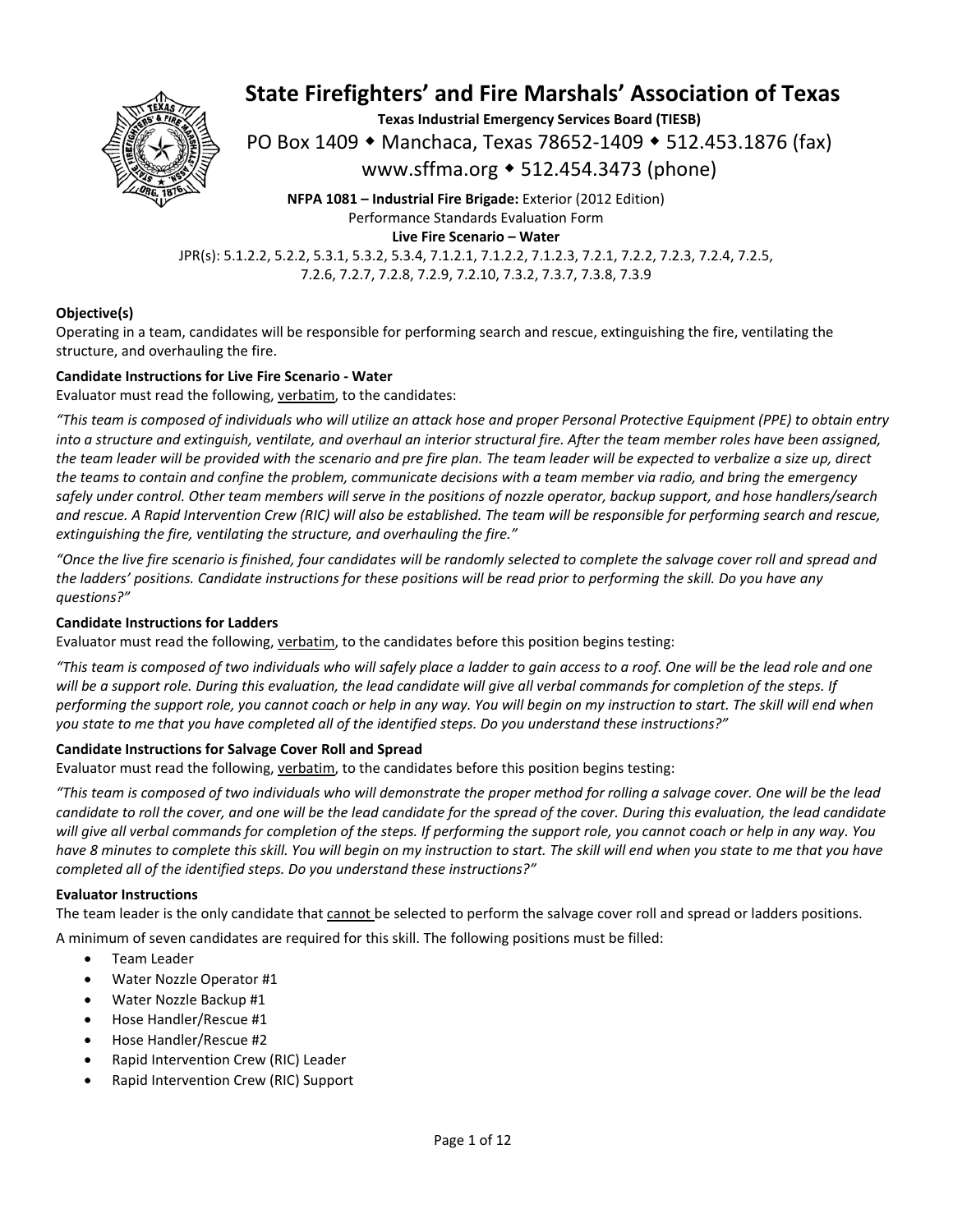

**Texas Industrial Emergency Services Board (TIESB)** 

PO Box 1409 • Manchaca, Texas 78652-1409 • 512.453.1876 (fax)

www.sffma.org 512.454.3473 (phone)

**NFPA 1081 – Industrial Fire Brigade:** Exterior (2012 Edition) Performance Standards Evaluation Form **Live Fire Scenario – Water** 

JPR(s): 5.1.2.2, 5.2.2, 5.3.1, 5.3.2, 5.3.4, 7.1.2.1, 7.1.2.2, 7.1.2.3, 7.2.1, 7.2.2, 7.2.3, 7.2.4, 7.2.5, 7.2.6, 7.2.7, 7.2.8, 7.2.9, 7.2.10, 7.3.2, 7.3.7, 7.3.8, 7.3.9

If there are more than seven candidates in a class, a second water line can be added with the following additional position(s):

- Water Nozzle Operator #2
- Water Nozzle Backup #2
- Hose Handler/Rescue #3 (Optional)
- Hose Handler/Rescue #4 (Optional)

**NOTE:** The maximum number of candidates allowed for this skill is eleven.

After team member roles have been established, hand the team leader the scenario and pre‐fire plan (last two pages of this packet) for the incident.

At a minimum, the team leader and one other role must be provided a radio for communication purposes.

**NOTE:** Two rescue scenarios must be set up for this skills station. The initial search and rescue will be a rescue dummy with no respiratory protection. The second rescue will be conducted by the RIC using a rescue dummy with functioning or non‐functioning respiratory protection. The respiratory function of the second rescue must be determined by the evaluator before the skill begins.

This skill requires two skills evaluators to monitor candidate progress. **The evaluators are responsible for observing the team members using an attack line and water source to extinguish the interior structural fire and rescuing victims in the structure.** Upon completion of the live fire scenario, four candidates will be randomly selected to complete the following positions: lead ladder, support ladder, lead cover roll, and lead cover spread. One evaluator is required to monitor salvage cover and spread, and one evaluator is to monitor ladders. This live fire scenario should be executed with the following characteristics: **an interior structure facility (Brayton Fire Field project 50, 51, 53, 56, 81, or 82), one to two victims, and Class A fuel and fuel load based on site standard operating procedures**. The fires should be lit progressively.

When setting up the skill, the definition of a restricted space for search and rescue is an interior room of a structure or stairwell.

Read the Candidate Instructions verbatim to the candidate and give them an opportunity to ask questions prior to beginning the skill test. The candidate will not be allowed to view the skill sheet once testing begins. After the question opportunity, prepare your stopwatch and instruct the candidate to begin the skill. While the candidate is performing the skill test, observe whether they perform each of the line items and mark the skill sheet appropriately.

While a candidate is performing the support role, they cannot coach or help the other candidate in any way; they are there only to follow directions.

#### **Grading Instructions**

When filling out forms, be sure to use candidates' first and last names. In order for a candidate to receive credit for a line item, you must correctly circle the appropriate grade/points for each line item on the skill sheet. Earned scores for all line items are either full credit or zero credit; no partial credit is allowed. Note the candidate's status under Initial Test Notes and give it to the lead instructor.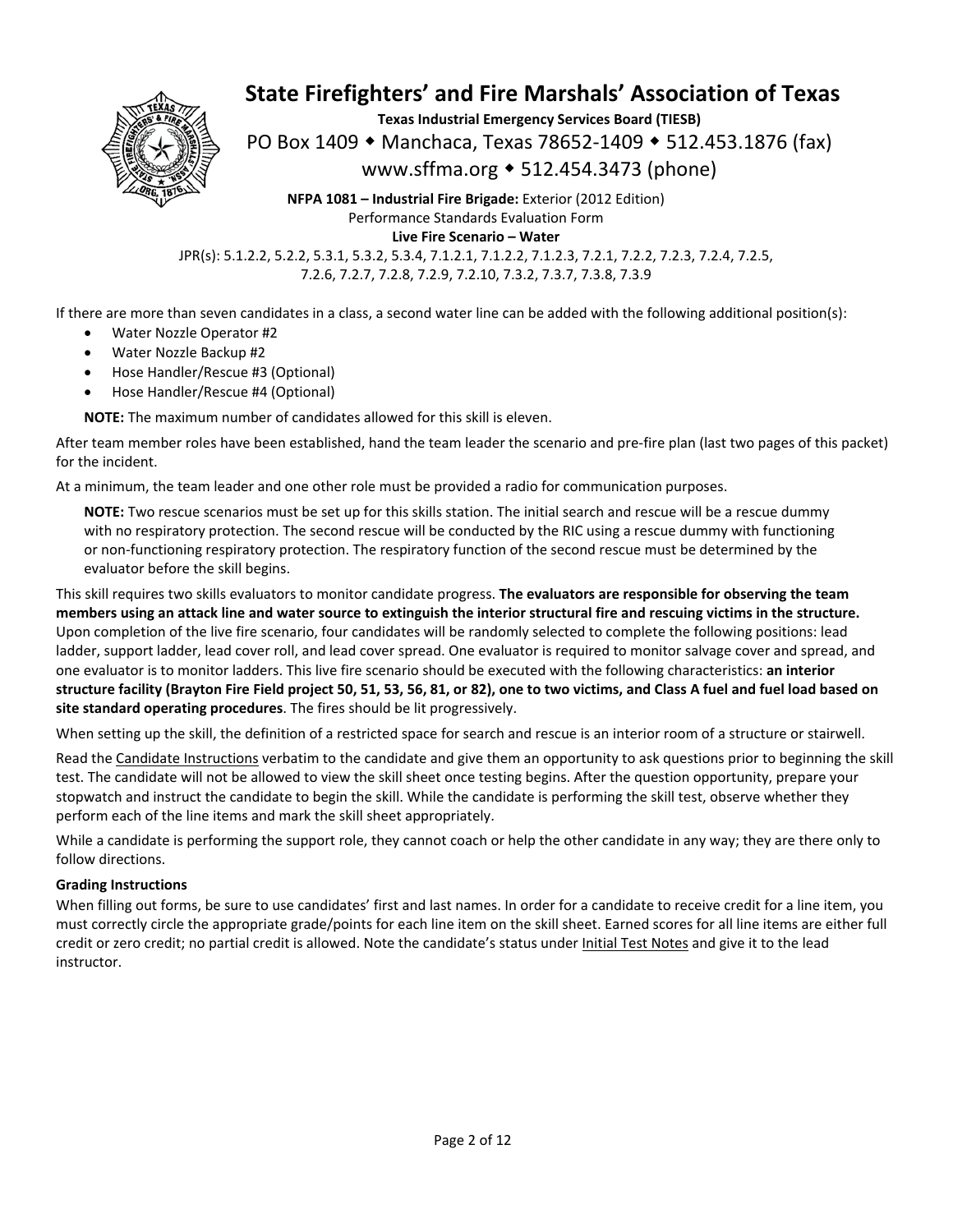

**Texas Industrial Emergency Services Board (TIESB)** 

PO Box 1409 ◆ Manchaca, Texas 78652-1409 ◆ 512.453.1876 (fax)

www.sffma.org 512.454.3473 (phone)

**NFPA 1081 – Industrial Fire Brigade:** Exterior (2012 Edition) Performance Standards Evaluation Form **Live Fire Scenario – Water** 

JPR(s): 5.1.2.2, 5.2.2, 5.3.1, 5.3.2, 5.3.4, 7.1.2.1, 7.1.2.2, 7.1.2.3, 7.2.1, 7.2.2, 7.2.3, 7.2.4, 7.2.5, 7.2.6, 7.2.7, 7.2.8, 7.2.9, 7.2.10, 7.3.2, 7.3.7, 7.3.8, 7.3.9

#### **Failure/Remediation**

Even though this is a team exercise, candidates are evaluated individually. If a candidate fails their assigned task, you will announce that the team failed and will have to retest. You should talk to each team member privately, so as not to point out which candidate(s) failed. As in individual skills testing the lead instructor will need to remediate the candidate and have them sign the Retest Information Statement on the skill sheet prior to retesting. Allow the candidate time to practice before retesting. Failed skills must be fully documented in the Notes sections of the skill sheet. All safety violations must be explicitly noted. (A safety violation would be a grossly negligent action, such as a candidate walking into a water stream.)

For the retest, all candidates remain in their original roles/stations; however, only the candidate(s) who failed the first time is evaluated during the retest. If a candidate fails the retest, they have failed the team skill. A candidate who is retesting must be tested in their original position with their original partner.

**NOTE:** If a candidate fails either the salvage cover or ladders, only those positions will need to be retested. The entire live fire scenario team does not need to retest.

#### **Preparation and Equipment**

- Portable radios
- Scenario
- Prefire plan
- Nozzles:
	- o Solid Stream
	- o Combination nozzle
- Gated wyes
- Fire hose at prestaged locations as follows:
	- o 150 feet (45.72 m) of 2½‐inch (65 mm) hose
	- 600 feet (182.88 m) of 1½-inch (38 mm) hose
- Breathing apparatus with integrated Personal Alert Safety System (PASS) or separate PASS devices: One for each member with refill ability at the location
- Spanner wrenches
- Simulated victim with Self‐Contained Breathing Apparatus (SCBA) (e.g., hose dummy with SCBA)
- Class A fuel
- Positive Pressure Ventilation (PPV) fans
- Salvage cover
- Furniture or similar items
- Gloves and helmet (or equivalent)
- 24‐foot (7.32‐meter) extension ladder
- Building/Location to conduct the ladder raises
- Appropriate PPE, minimum of gloves and helmet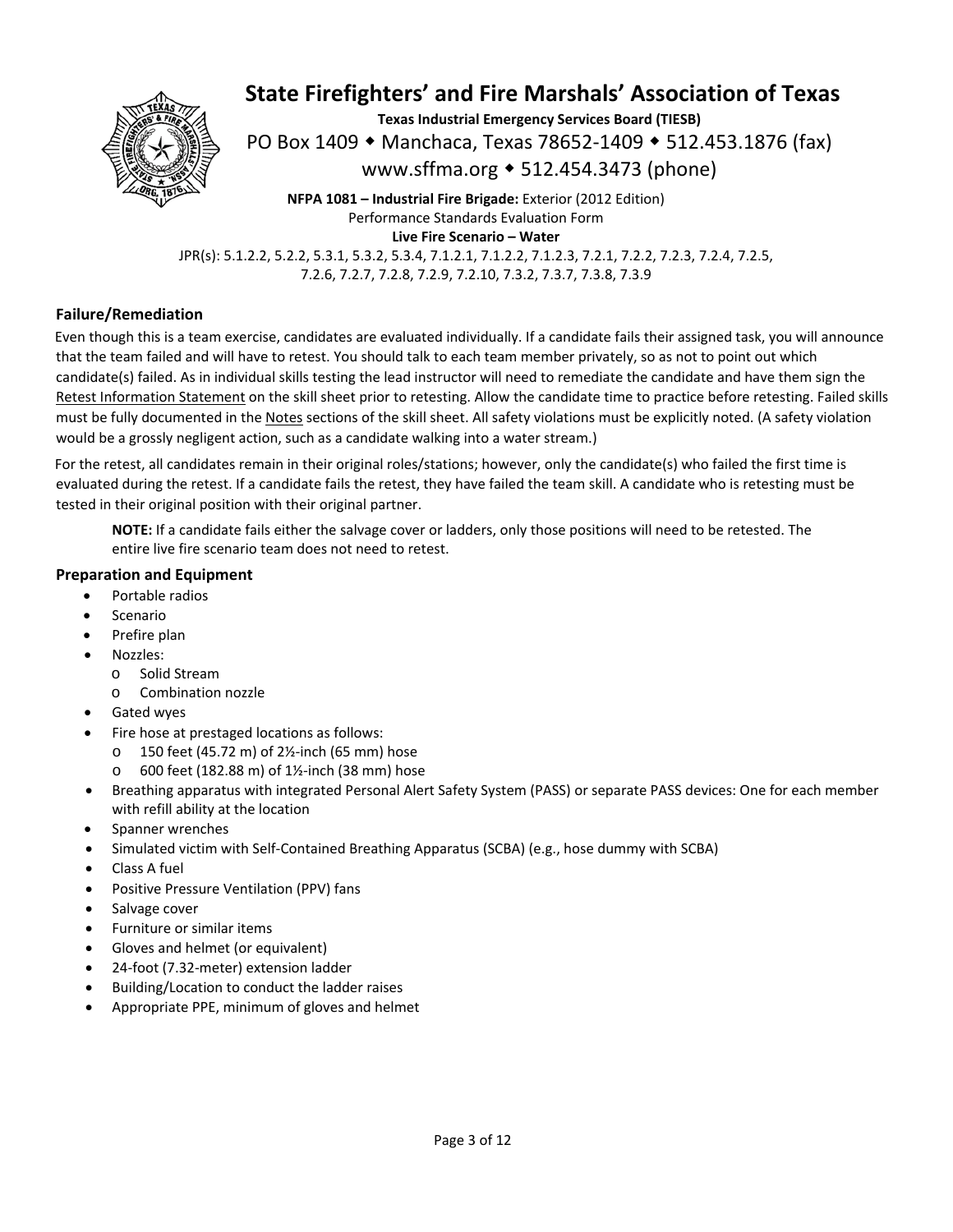

**Texas Industrial Emergency Services Board (TIESB)** 

PO Box 1409 • Manchaca, Texas 78652-1409 • 512.453.1876 (fax)

www.sffma.org 512.454.3473 (phone)

**NFPA 1081 – Industrial Fire Brigade:** Exterior (2012 Edition) Performance Standards Evaluation Form

**Live Fire Scenario – Water** 

JPR(s): 5.1.2.2, 5.2.2, 5.3.1, 5.3.2, 5.3.4, 7.1.2.1, 7.1.2.2, 7.1.2.3, 7.2.1, 7.2.2, 7.2.3, 7.2.4, 7.2.5, 7.2.6, 7.2.7, 7.2.8, 7.2.9, 7.2.10, 7.3.2, 7.3.7, 7.3.8, 7.3.9

| Evaluation Location:   |                               | Date: |  |
|------------------------|-------------------------------|-------|--|
| Evaluator 1 Name:      | Retest Evaluator 1 Name:      |       |  |
| Evaluator 1 Signature: | Retest Evaluator 1 Signature: |       |  |
| Evaluator 2 Name:      | Retest Evaluator 2 Name:      |       |  |
| Evaluator 2 Signature: | Retest Evaluator 2 Signature: |       |  |
|                        |                               |       |  |

Evaluators may not evaluate a skill if a conflict of interest exists. A conflict may be defined as an interest that affects, or appears likely to affect the judgment or conduct of an individual associated with the skills testing process. An evaluator may not participate in the skills testing process for an immediate family member, classmate, or if he/she was the class instructor for the skill.

### **Skill Performance Criteria: Live Fire Scenario ‐ Water**

| Team Leader:                                                                                                                                                   |                               | Initial Test |          | Retest       |          |
|----------------------------------------------------------------------------------------------------------------------------------------------------------------|-------------------------------|--------------|----------|--------------|----------|
| Verbalizes size up; indicates class of fire (Class A, B, or C) and type (spill or pressure)                                                                    |                               | Pass         | Fail     | Pass         | Fail     |
| Verbalizes how to properly gain access to the incident and geographical area                                                                                   |                               | 1            | $\Omega$ | 1            | $\Omega$ |
| Chooses and verbalizes appropriate size and length of hose, type of foam, and percentage (using no<br>more than 10 gallons [37.85 liters] of foam concentrate) |                               | Pass         | Fail     | Pass         | Fail     |
| Chooses appropriate direction of attack                                                                                                                        |                               | Pass         | Fail     | Pass         | Fail     |
| Verbalizes scene lighting is adequate                                                                                                                          |                               | 1            | 0        | 1            | $\Omega$ |
| Addresses how mutual aid would be handled                                                                                                                      |                               | 1            | 0        | $\mathbf{1}$ | $\Omega$ |
| Uses effective communication to guide team                                                                                                                     |                               |              | 0        | 1            | $\Omega$ |
| Utilizes prefire plan to locate hazards and secure utilities                                                                                                   |                               | 1            | 0        | 1            | $\Omega$ |
| Directs team to control and capture fire                                                                                                                       |                               | 1            | 0        | 1            | $\Omega$ |
| Performs search and rescue operations with teammate                                                                                                            | Circle if Not Applicable: N/A | Pass         | Fail     | Pass         | Fail     |
| Overhauls fire area and exits hazardous area safely                                                                                                            |                               | 1            | 0        | 1            | $\Omega$ |
| Opens/Closes water supply properly                                                                                                                             | Circle if Not Applicable: N/A | Pass         | Fail     | Pass         | Fail     |
| Properly utilizes radio during the incident                                                                                                                    |                               | 1            | 0        | 1            | $\Omega$ |
| Performs skill safely and effectively                                                                                                                          |                               | Pass         | Fail     | Pass         | Fail     |
| Total Points Received (total points available = 8)                                                                                                             |                               |              | pts      |              | pts      |
| Overall Performance Rating: (Pass = Must correctly perform all Pass/Fail items and receive at least 6                                                          |                               |              |          |              |          |
| points)                                                                                                                                                        |                               | Pass         | Fail     | Pass         | Fail     |

#### Notes:

I understand the remediation policy and have received sufficient retraining.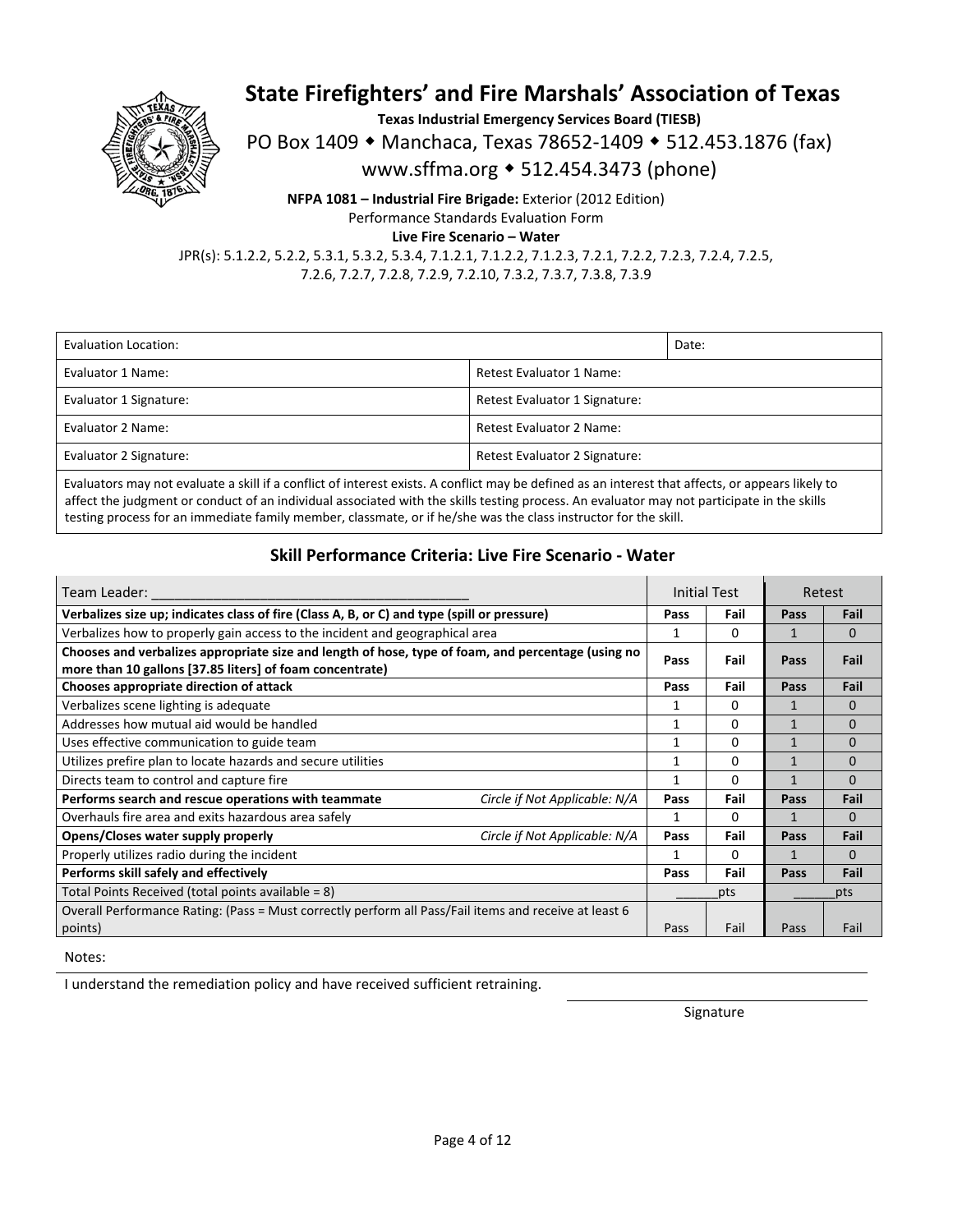

**Texas Industrial Emergency Services Board (TIESB)** 

PO Box 1409 • Manchaca, Texas 78652-1409 • 512.453.1876 (fax)

www.sffma.org 512.454.3473 (phone)

**NFPA 1081 – Industrial Fire Brigade:** Exterior (2012 Edition) Performance Standards Evaluation Form

**Live Fire Scenario – Water** 

JPR(s): 5.1.2.2, 5.2.2, 5.3.1, 5.3.2, 5.3.4, 7.1.2.1, 7.1.2.2, 7.1.2.3, 7.2.1, 7.2.2, 7.2.3, 7.2.4, 7.2.5, 7.2.6, 7.2.7, 7.2.8, 7.2.9, 7.2.10, 7.3.2, 7.3.7, 7.3.8, 7.3.9

| Water Nozzle Operator #1:                                                       |                               |      | Initial Test |      | Retest |
|---------------------------------------------------------------------------------|-------------------------------|------|--------------|------|--------|
| Responds adequately to commands from leader                                     |                               | Pass | Fail         | Pass | Fail   |
| Is in place before charging hose                                                |                               | Pass | Fail         | Pass | Fail   |
| Uses proper attack (direct or indirect)                                         |                               | Pass | Fail         | Pass | Fail   |
| Coordinates actions to move and deploys line effectively                        |                               | Pass | Fail         | Pass | Fail   |
| Overhauls fire area and exits hazardous area safely                             |                               | Pass | Fail         | Pass | Fail   |
| Opens/Closes water supply properly                                              | Circle if Not Applicable: N/A | Pass | Fail         | Pass | Fail   |
| Performs skill safely and effectively                                           |                               | Pass | Fail         | Pass | Fail   |
| Overall Performance Rating: (Pass = Must correctly perform all Pass/Fail items) |                               | Pass | Fail         | Pass | Fail   |
| Notes:                                                                          |                               |      |              |      |        |

I understand the remediation policy and have received sufficient retraining.

Signature Water Nozzle Backup #1:  $\blacksquare$  Retest  $\blacksquare$ Responds adequately to commands from leader **Network Commands in the set of the set of the set of the set of the** Coordinates actions to move and deploys line effectively **Equal Coordinates actions to move and deploys line** effectively Safely carries tool to be used for forced entry **National Community Community** Pass **Pass** Fail **Pass** Fail **Pass** Fail Properly simulates use of tool for forced entry **Equal COSE COSE COSE Pass Fail Pass Fail Pass Fail Pass Fail** Overhauls fire area and exits hazardous area safely **Example 20** Pass **Pass I Fail I Pass Pass** Fail **Pass** Fail Opens/Closes water supply properly *Circle if Not Applicable: N/A* Pass Fail Pass Fail Pass Fail Performs skill safely and effectively **Solution Section 2.1 Container and Section** Pass **Pass** Fail **Pass** Fail **Pass** Fail Overall Performance Rating: (Pass = Must correctly perform all Pass/Fail items) Pass | Pass | Fail | Pass | Fail | Pass | Fail

Notes:

I understand the remediation policy and have received sufficient retraining.

|                                                                                             |                               |                     | Signature |        |      |
|---------------------------------------------------------------------------------------------|-------------------------------|---------------------|-----------|--------|------|
| Hose Handler/Rescue #1:                                                                     |                               | <b>Initial Test</b> |           | Retest |      |
| Responds adequately to commands from leader                                                 |                               | Pass                | Fail      | Pass   | Fail |
| Moves hose effectively, watches for kinks, and eliminates kinks as needed                   |                               | Pass                | Fail      | Pass   | Fail |
| Performs search and rescue operations with teammate and communicates results to team leader |                               | Pass                | Fail      | Pass   | Fail |
| Overhauls fire area and exits hazardous area safely                                         |                               | Pass                | Fail      | Pass   | Fail |
| Opens/Closes water supply properly                                                          | Circle if Not Applicable: N/A | Pass                | Fail      | Pass   | Fail |
| Performs skill safely and effectively                                                       |                               | Pass                | Fail      | Pass   | Fail |
| Overall Performance Rating: (Pass = Must correctly perform all Pass/Fail items)             |                               | Pass                | Fail      | Pass   | Fail |
|                                                                                             |                               |                     |           |        |      |

Notes:

I understand the remediation policy and have received sufficient retraining.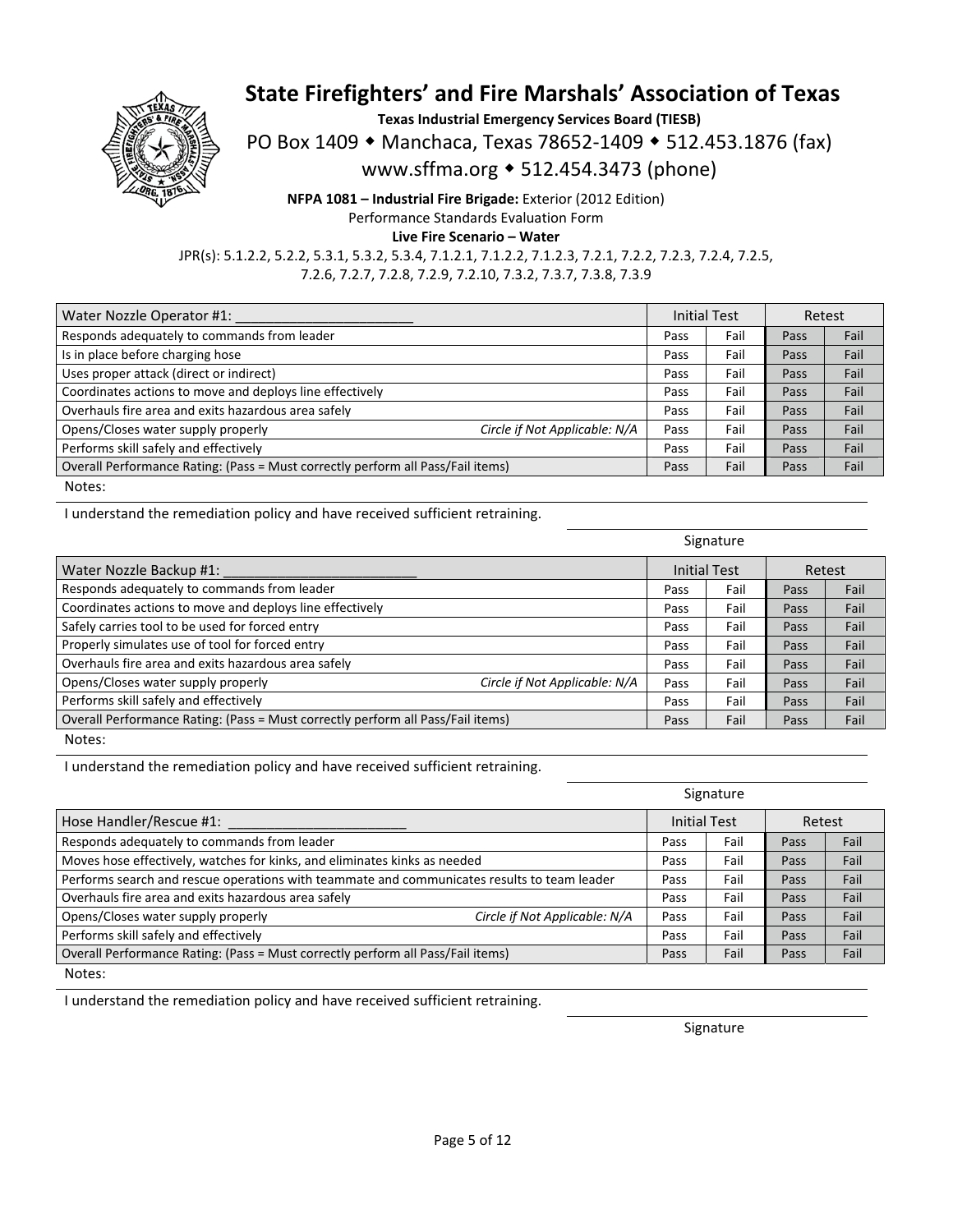

**Texas Industrial Emergency Services Board (TIESB)** 

PO Box 1409 • Manchaca, Texas 78652-1409 • 512.453.1876 (fax)

www.sffma.org 512.454.3473 (phone)

**NFPA 1081 – Industrial Fire Brigade:** Exterior (2012 Edition) Performance Standards Evaluation Form

**Live Fire Scenario – Water** 

JPR(s): 5.1.2.2, 5.2.2, 5.3.1, 5.3.2, 5.3.4, 7.1.2.1, 7.1.2.2, 7.1.2.3, 7.2.1, 7.2.2, 7.2.3, 7.2.4, 7.2.5, 7.2.6, 7.2.7, 7.2.8, 7.2.9, 7.2.10, 7.3.2, 7.3.7, 7.3.8, 7.3.9

| Hose Handler/Rescue #2:                                                                     |      | <b>Initial Test</b> | Retest |      |
|---------------------------------------------------------------------------------------------|------|---------------------|--------|------|
| Responds adequately to commands from leader                                                 | Pass | Fail                | Pass   | Fail |
| Moves hose effectively, watches for kinks, and eliminates kinks as needed                   | Pass | Fail                | Pass   | Fail |
| Performs search and rescue operations with teammate and communicates results to team leader | Pass | Fail                | Pass   | Fail |
| Overhauls fire area and exits hazardous area safely                                         | Pass | Fail                | Pass   | Fail |
| Opens/Closes water supply properly<br>Circle if Not Applicable: N/A                         | Pass | Fail                | Pass   | Fail |
| Performs skill safely and effectively                                                       | Pass | Fail                | Pass   | Fail |
| Overall Performance Rating: (Pass = Must correctly perform all Pass/Fail items)             | Pass | Fail                | Pass   | Fail |

Notes:

I understand the remediation policy and have received sufficient retraining.

|                                                                                 | Signature |                     |      |        |
|---------------------------------------------------------------------------------|-----------|---------------------|------|--------|
| Rapid Intervention Crew (RIC) Leader:                                           |           | <b>Initial Test</b> |      | Retest |
| Assembles and checks rapid intervention equipment                               | Pass      | Fail                | Pass | Fail   |
| Identifies location of victim                                                   | Pass      | Fail                | Pass | Fail   |
| Safely and effectively removes victim including attaching RIC pack              | Pass      | Fail                | Pass | Fail   |
| Takes victim to established safety area                                         | Pass      | Fail                | Pass | Fail   |
| Informs team leader that rescue is complete                                     | Pass      | Fail                | Pass | Fail   |
| Overall Performance Rating: (Pass = Must correctly perform all Pass/Fail items) | Pass      | Fail                | Pass | Fail   |

Notes:

I understand the remediation policy and have received sufficient retraining.

|                                                                                  |      | Signature                     |      |      |
|----------------------------------------------------------------------------------|------|-------------------------------|------|------|
| Rapid Intervention Crew (RIC) Support:                                           |      | <b>Initial Test</b><br>Retest |      |      |
| Assembles and checks rapid intervention equipment                                | Pass | Fail                          | Pass | Fail |
| Identifies location of victim                                                    | Pass | Fail                          | Pass | Fail |
| Assists with safely and effectively removing victim including attaching RIC pack | Pass | Fail                          | Pass | Fail |
| Takes victim to established safety area                                          | Pass | Fail                          | Pass | Fail |
| Overall Performance Rating: (Pass = Must correctly perform all Pass/Fail items)  | Pass | Fail                          | Pass | Fail |
|                                                                                  |      |                               |      |      |

Notes:

I understand the remediation policy and have received sufficient retraining.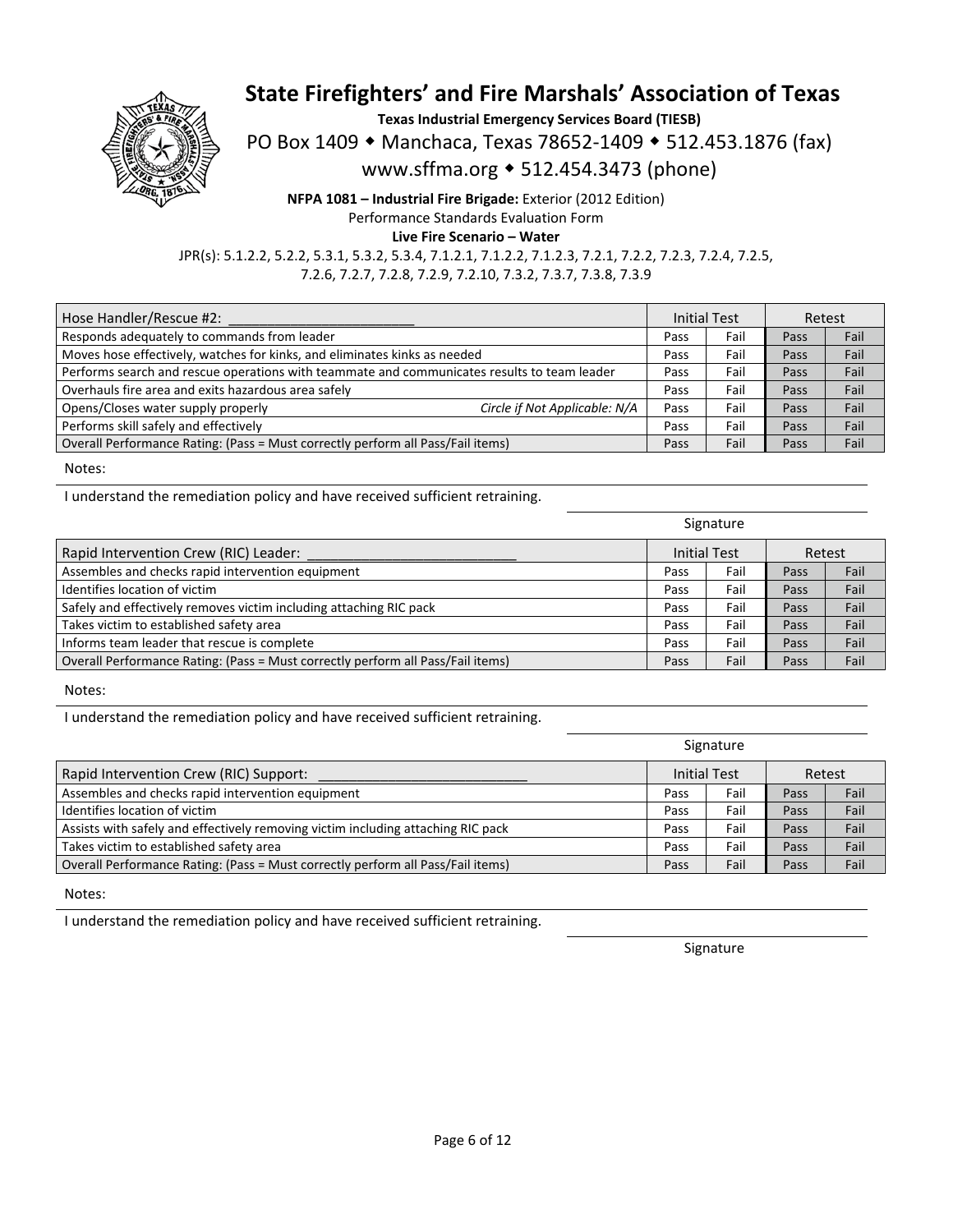

**Texas Industrial Emergency Services Board (TIESB)** 

PO Box 1409 ◆ Manchaca, Texas 78652-1409 ◆ 512.453.1876 (fax)

www.sffma.org 512.454.3473 (phone)

**NFPA 1081 – Industrial Fire Brigade:** Exterior (2012 Edition) Performance Standards Evaluation Form

**Live Fire Scenario – Water** 

JPR(s): 5.1.2.2, 5.2.2, 5.3.1, 5.3.2, 5.3.4, 7.1.2.1, 7.1.2.2, 7.1.2.3, 7.2.1, 7.2.2, 7.2.3, 7.2.4, 7.2.5, 7.2.6, 7.2.7, 7.2.8, 7.2.9, 7.2.10, 7.3.2, 7.3.7, 7.3.8, 7.3.9

### **Skill Performance Criteria: Ladders**

| Lead Ladder (Tip End of Ladder):                                                                      | <b>Initial Test</b> |      | Retest      |          |
|-------------------------------------------------------------------------------------------------------|---------------------|------|-------------|----------|
| <b>Uses appropriate PPE</b>                                                                           | Pass                | Fail | Pass        | Fail     |
| Lifts and carries ladder properly                                                                     |                     | 0    |             | $\Omega$ |
| Checks visually and verbalizes checking area for hazards                                              | Pass                | Fail | Pass        | Fail     |
| Places ladder upwind and raises ladder upright                                                        |                     | O    |             |          |
| Lowers ladder against stable wall or surface                                                          |                     | 0    | 1           | $\Omega$ |
| Places ladder appropriately to gain roof access                                                       | Pass                | Fail | Pass        | Fail     |
| Checks inclination (climbing angle)                                                                   | Pass                | Fail | <b>Pass</b> | Fail     |
| Communicates well with team member                                                                    |                     | 0    |             | $\Omega$ |
| Performs skill safely and effectively                                                                 | Pass                | Fail | Pass        | Fail     |
| Total Points Received (total available points = 4)                                                    | pts                 |      |             | pts      |
| Overall Performance Rating: (Pass = must correctly perform all Pass/Fail items and receive at least 3 |                     |      |             |          |
| points)                                                                                               | Pass                | Fail | Pass        | Fail     |

Notes:

I understand the remediation policy and have received sufficient retraining.

|                                                                                                       | Signature |                     |      |          |
|-------------------------------------------------------------------------------------------------------|-----------|---------------------|------|----------|
| Support Ladder (Butt End of Ladder):                                                                  |           | <b>Initial Test</b> |      | Retest   |
| <b>Uses appropriate PPE</b>                                                                           | Pass      | Fail                | Pass | Fail     |
| Lifts and carries ladder properly                                                                     |           | 0                   | 1    | $\Omega$ |
| Places ladder upwind and raises ladder upright                                                        |           | 0                   | 1    | $\Omega$ |
| <b>Extends and secures fly section</b>                                                                | Pass      | Fail                | Pass | Fail     |
| Lowers ladder against stable wall or surface                                                          |           | 0                   | 1    | $\Omega$ |
| Places ladder appropriately to gain roof access                                                       | Pass      | Fail                | Pass | Fail     |
| Adjusts inclination (climbing angle)                                                                  | Pass      | Fail                | Pass | Fail     |
| Heels ladder to stable area                                                                           | Pass      | Fail                | Pass | Fail     |
| Communicates well with team member                                                                    |           | 0                   | 1    | $\Omega$ |
| Performs skill safely and effectively                                                                 | Pass      | Fail                | Pass | Fail     |
| Total Points Received (total available points = 4)                                                    | pts       |                     | pts  |          |
| Overall Performance Rating: (Pass = must correctly perform all Pass/Fail items and receive at least 3 |           |                     |      |          |
| points)                                                                                               | Pass      | Fail                | Pass | Fail     |

Notes:

I understand the remediation policy and have received sufficient retraining.

| <b>Evaluator Name:</b>      | Retest Evaluator Name:      |
|-----------------------------|-----------------------------|
| <b>Evaluator Signature:</b> | Retest Evaluator Signature: |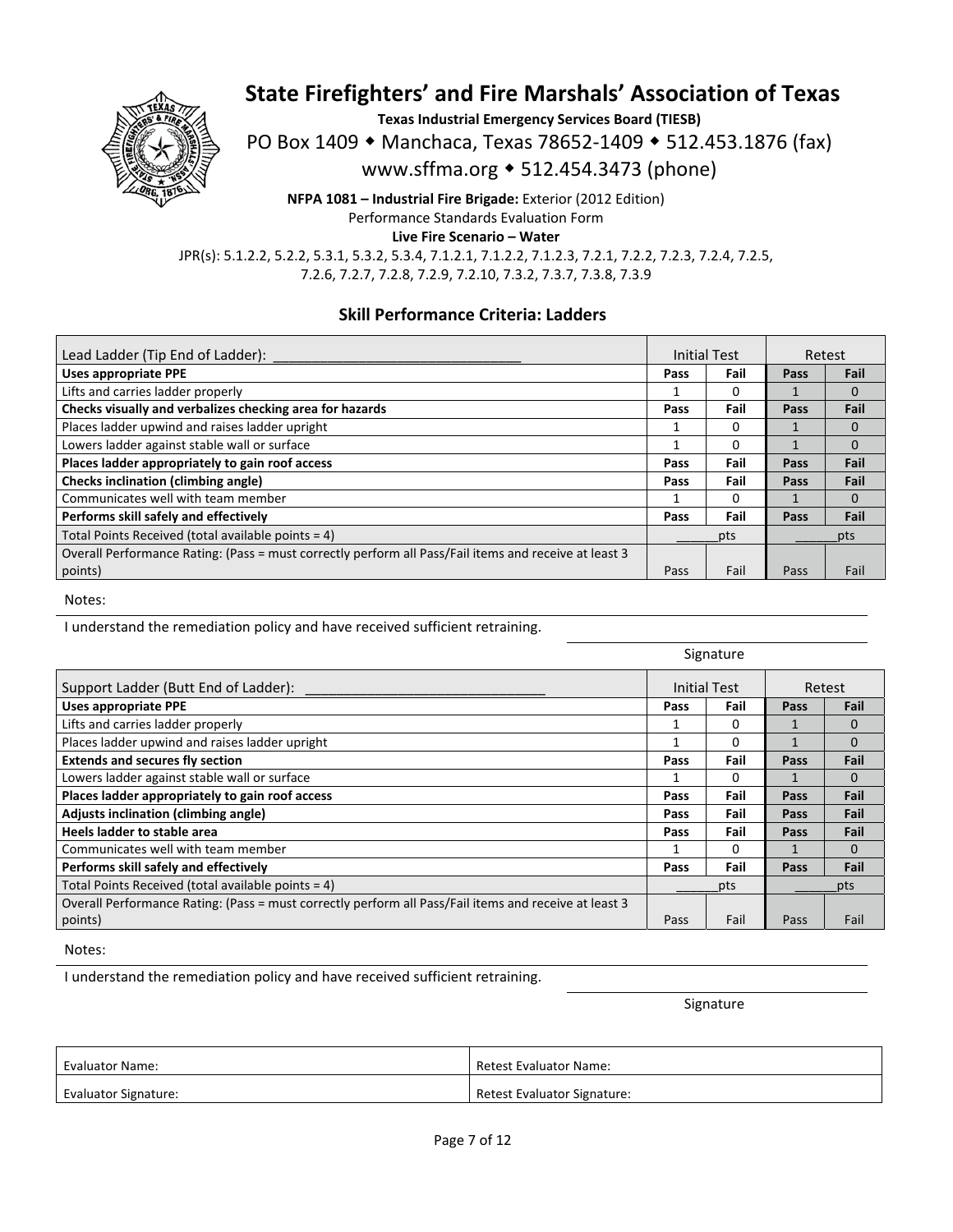

**Texas Industrial Emergency Services Board (TIESB)** 

PO Box 1409 • Manchaca, Texas 78652-1409 • 512.453.1876 (fax)

www.sffma.org 512.454.3473 (phone)

**NFPA 1081 – Industrial Fire Brigade:** Exterior (2012 Edition) Performance Standards Evaluation Form

**Live Fire Scenario – Water** 

JPR(s): 5.1.2.2, 5.2.2, 5.3.1, 5.3.2, 5.3.4, 7.1.2.1, 7.1.2.2, 7.1.2.3, 7.2.1, 7.2.2, 7.2.3, 7.2.4, 7.2.5, 7.2.6, 7.2.7, 7.2.8, 7.2.9, 7.2.10, 7.3.2, 7.3.7, 7.3.8, 7.3.9

### **Skill Performance Criteria: Salvage Cover**

| Lead Cover Roll:                                                                                      | <b>Initial Test</b> |      | Retest |              |
|-------------------------------------------------------------------------------------------------------|---------------------|------|--------|--------------|
| Grasps the cover with the outside hand midway between the center and the edge to be folded,           |                     |      |        |              |
| places the other hand as a pivot point midway between the outside hand and the center, and brings     |                     |      |        |              |
| the fold over to the center                                                                           |                     | 0    |        |              |
| Brings the outside edge over to the center and places it on top of and in line with the previously    |                     |      |        |              |
| placed first fold                                                                                     |                     | 0    |        |              |
| Folds other half of the cover using the appropriate method                                            |                     | 0    |        |              |
| Folds over about 12 inches (30.48 centimeters) at each end                                            |                     | 0    |        | <sup>0</sup> |
| Rolls and compresses one end to complete a tight compact roll                                         |                     | 0    |        | <sup>0</sup> |
| Communicates effectively with support candidate to roll cover                                         |                     | 0    |        | <sup>0</sup> |
| Support for cover spread: Follows instructions from team member to correctly spread cover             |                     | 0    |        | 0            |
| Total Points Received (total available points = 7)                                                    | pts                 |      | pts    |              |
| Overall Performance Rating: (Pass = must correctly perform all Pass/Fail items and receive at least 5 |                     |      |        |              |
| points)                                                                                               | Pass                | Fail | Pass   | Fail         |

Notes:

I understand the remediation policy and have received sufficient retraining.

|                                                                                                       |      | Signature           |        |          |
|-------------------------------------------------------------------------------------------------------|------|---------------------|--------|----------|
| Lead Cover Spread:                                                                                    |      | <b>Initial Test</b> | Retest |          |
| Support for cover roll: Follows instructions from team member to correctly roll cover                 |      |                     |        |          |
| Starts at one end of the object and unrolls a sufficient amount to cover the end                      |      |                     |        |          |
| Continues to unroll toward the opposite end and covers the opposite end adequately                    |      |                     |        |          |
| Works with support (one candidate at each end), grasps the open edges, and opens the sides by         |      |                     |        |          |
| snapping hands up and out                                                                             |      |                     |        |          |
| Straightens the cover and tucks in the edges                                                          |      |                     |        | $\Omega$ |
| Communicates effectively with support candidate to spread cover                                       |      |                     |        |          |
| Total Points Received (total available points = 6)                                                    |      | pts                 |        | pts      |
| Overall Performance Rating: (Pass = must correctly perform all Pass/Fail items and receive at least 4 |      |                     |        |          |
| points)                                                                                               | Pass | Fail                | Pass   | Fail     |

Notes:

I understand the remediation policy and have received sufficient retraining.

|                                           |                               |      | Signature           |      |        |
|-------------------------------------------|-------------------------------|------|---------------------|------|--------|
| <b>Both Candidates</b>                    |                               |      | <b>Initial Test</b> |      | Retest |
| Completes skill within 8 minutes<br>Time: | Retest Time:                  | Pass | Fail                | Pass | Fail   |
| <b>Evaluator Name:</b>                    | <b>Retest Evaluator Name:</b> |      |                     |      |        |
| Evaluator Signature:                      | Retest Evaluator Signature:   |      |                     |      |        |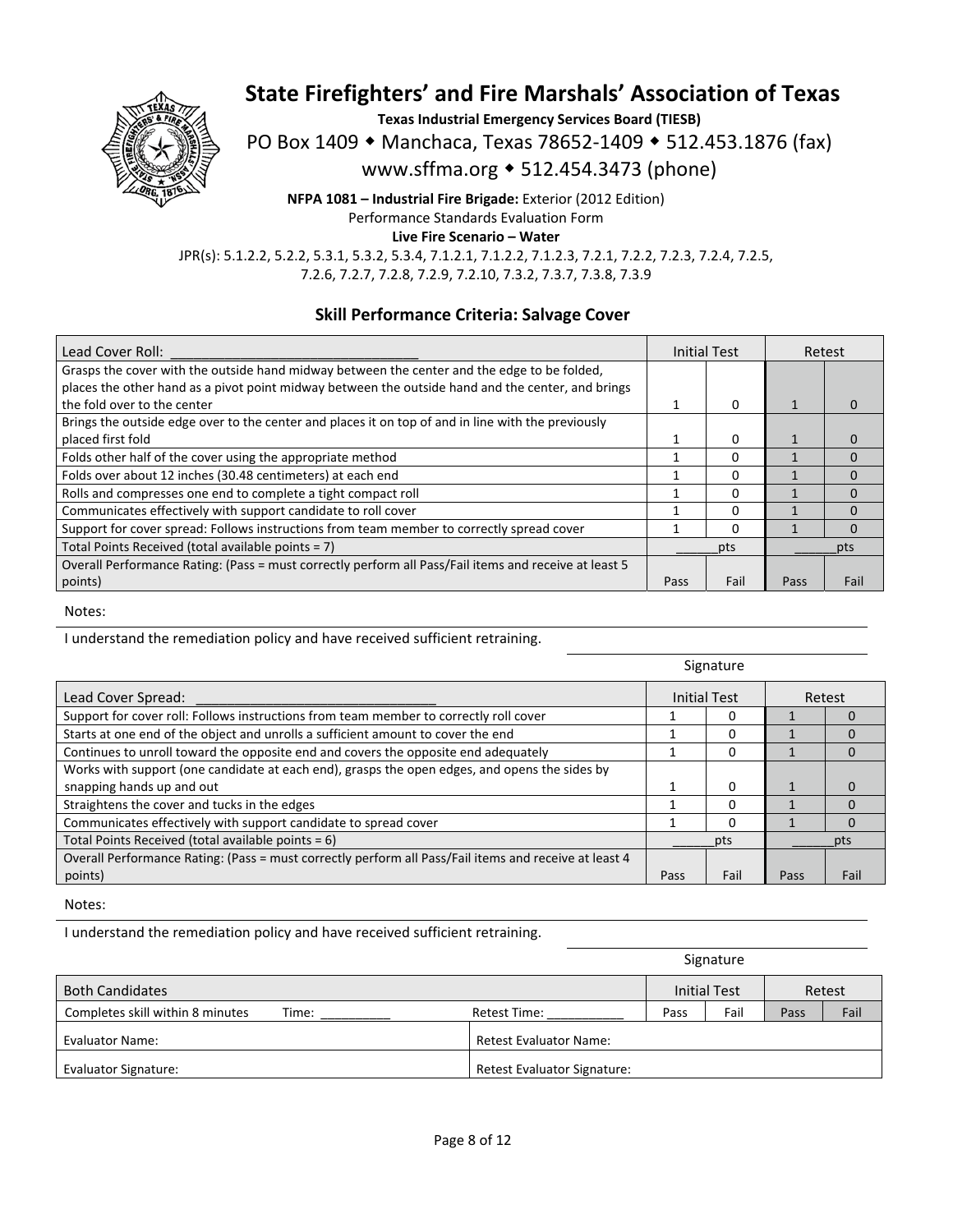

**Texas Industrial Emergency Services Board (TIESB)** 

PO Box 1409 • Manchaca, Texas 78652-1409 • 512.453.1876 (fax)

www.sffma.org 512.454.3473 (phone)

**NFPA 1081 – Industrial Fire Brigade:** Exterior (2012 Edition) Performance Standards Evaluation Form

**Live Fire Scenario – Water** 

JPR(s): 5.1.2.2, 5.2.2, 5.3.1, 5.3.2, 5.3.4, 7.1.2.1, 7.1.2.2, 7.1.2.3, 7.2.1, 7.2.2, 7.2.3, 7.2.4, 7.2.5, 7.2.6, 7.2.7, 7.2.8, 7.2.9, 7.2.10, 7.3.2, 7.3.7, 7.3.8, 7.3.9

### **Skill Performance Criteria: Additional Water Line**

| Water Nozzle Operator #2:                                                       |                               | <b>Initial Test</b> |      | Retest |      |
|---------------------------------------------------------------------------------|-------------------------------|---------------------|------|--------|------|
| Responds adequately to commands from leader                                     |                               | Pass                | Fail | Pass   | Fail |
| Is in place before charging hose                                                |                               | Pass                | Fail | Pass   | Fail |
| Uses proper attack (direct or indirect)                                         |                               | Pass                | Fail | Pass   | Fail |
| Coordinates actions to move and deploys line effectively                        |                               | Pass                | Fail | Pass   | Fail |
| Overhauls fire area and exits hazardous area safely                             |                               | Pass                | Fail | Pass   | Fail |
| Opens/Closes water supply properly                                              | Circle if Not Applicable: N/A | Pass                | Fail | Pass   | Fail |
| Performs skill safely and effectively                                           |                               | Pass                | Fail | Pass   | Fail |
| Overall Performance Rating: (Pass = Must correctly perform all Pass/Fail items) |                               | Pass                | Fail | Pass   | Fail |

Notes:

I understand the remediation policy and have received sufficient retraining.

|                                                                                 |                               |      | Signature                     |      |      |
|---------------------------------------------------------------------------------|-------------------------------|------|-------------------------------|------|------|
| Water Nozzle Backup #2:                                                         |                               |      | <b>Initial Test</b><br>Retest |      |      |
| Responds adequately to commands from leader                                     |                               | Pass | Fail                          | Pass | Fail |
| Coordinates actions to move and deploys line effectively                        |                               | Pass | Fail                          | Pass | Fail |
| Safely carries tool to be used for forced entry                                 |                               | Pass | Fail                          | Pass | Fail |
| Properly simulates use of tool for forced entry                                 |                               | Pass | Fail                          | Pass | Fail |
| Overhauls fire area and exits hazardous area safely                             |                               | Pass | Fail                          | Pass | Fail |
| Opens/Closes water supply properly                                              | Circle if Not Applicable: N/A | Pass | Fail                          | Pass | Fail |
| Performs skill safely and effectively                                           |                               | Pass | Fail                          | Pass | Fail |
| Overall Performance Rating: (Pass = Must correctly perform all Pass/Fail items) |                               | Pass | Fail                          | Pass | Fail |

Notes:

I understand the remediation policy and have received sufficient retraining.

| Signature |  |
|-----------|--|
|           |  |

Signature

| Hose Handler/Rescue #3 (Optional):                                                          |      | <b>Initial Test</b> |      | Retest |
|---------------------------------------------------------------------------------------------|------|---------------------|------|--------|
| Responds adequately to commands from leader                                                 | Pass | Fail                | Pass | Fail   |
| Moves hose effectively, watches for kinks, and eliminates kinks as needed                   |      | Fail                | Pass | Fail   |
| Performs search and rescue operations with teammate and communicates results to team leader |      | Fail                | Pass | Fail   |
| Overhauls fire area and exits hazardous area safely                                         |      | Fail                | Pass | Fail   |
| Circle if Not Applicable: N/A<br>Opens/Closes water supply properly                         | Pass | Fail                | Pass | Fail   |
| Performs skill safely and effectively                                                       | Pass | Fail                | Pass | Fail   |
| Overall Performance Rating: (Pass = Must correctly perform all Pass/Fail items)             |      | Fail                | Pass | Fail   |

Notes:

I understand the remediation policy and have received sufficient retraining.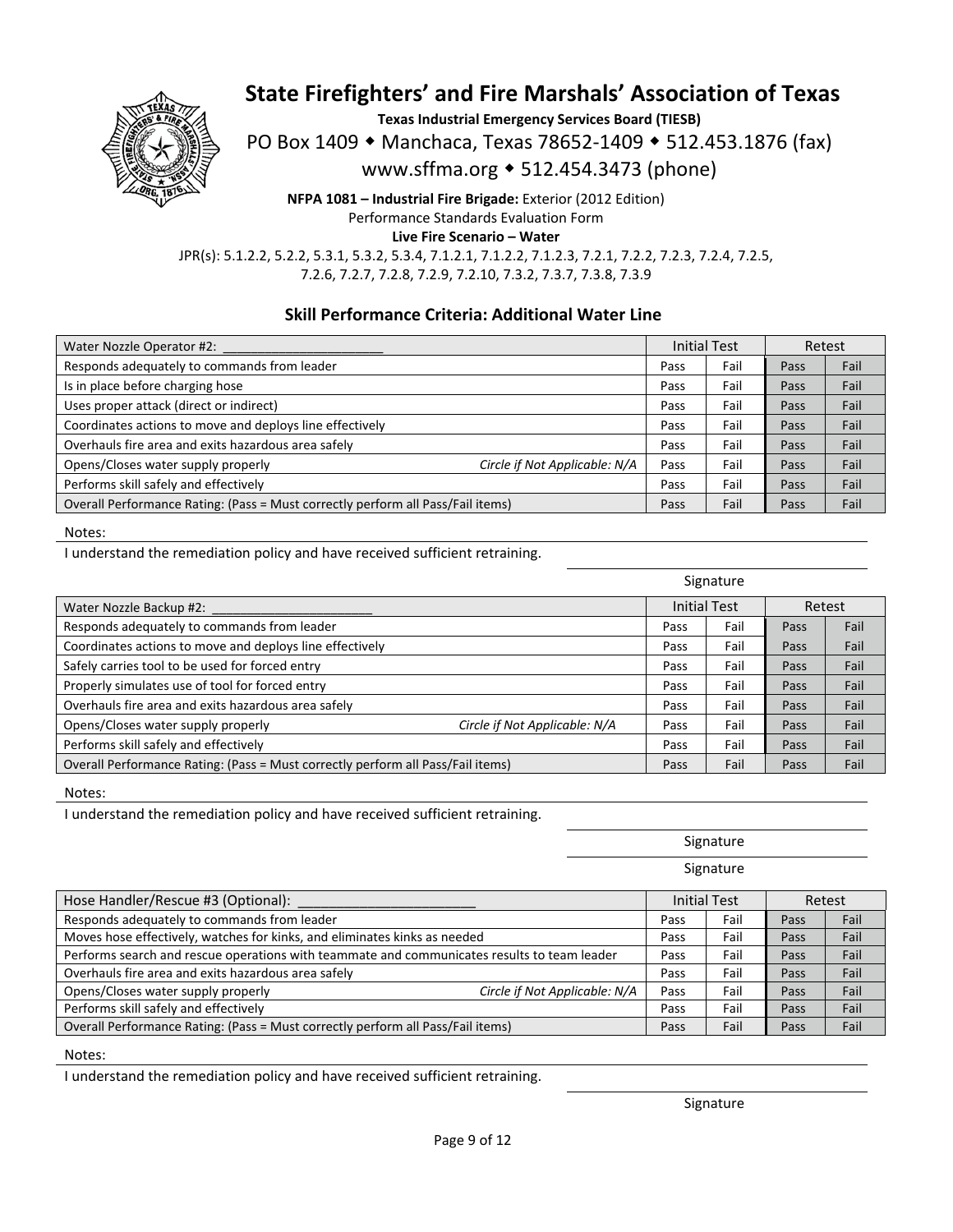

**Texas Industrial Emergency Services Board (TIESB)** 

PO Box 1409 • Manchaca, Texas 78652-1409 • 512.453.1876 (fax)

www.sffma.org 512.454.3473 (phone)

**NFPA 1081 – Industrial Fire Brigade:** Exterior (2012 Edition) Performance Standards Evaluation Form

**Live Fire Scenario – Water** 

JPR(s): 5.1.2.2, 5.2.2, 5.3.1, 5.3.2, 5.3.4, 7.1.2.1, 7.1.2.2, 7.1.2.3, 7.2.1, 7.2.2, 7.2.3, 7.2.4, 7.2.5, 7.2.6, 7.2.7, 7.2.8, 7.2.9, 7.2.10, 7.3.2, 7.3.7, 7.3.8, 7.3.9

### **Additional Water Line (continued)**

| Hose Handler/Rescue #4 (Optional):                                                          |      | <b>Initial Test</b> |      | Retest |  |
|---------------------------------------------------------------------------------------------|------|---------------------|------|--------|--|
| Responds adequately to commands from leader                                                 | Pass | Fail                | Pass | Fail   |  |
| Moves hose effectively, watches for kinks, and eliminates kinks as needed                   |      | Fail                | Pass | Fail   |  |
| Performs search and rescue operations with teammate and communicates results to team leader |      | Fail                | Pass | Fail   |  |
| Overhauls fire area and exits hazardous area safely                                         |      | Fail                | Pass | Fail   |  |
| Opens/Closes water supply properly<br>Circle if Not Applicable: N/A                         | Pass | Fail                | Pass | Fail   |  |
| Performs skill safely and effectively                                                       | Pass | Fail                | Pass | Fail   |  |
| Overall Performance Rating: (Pass = Must correctly perform all Pass/Fail items)             |      | Fail                | Pass | Fail   |  |

Notes:

I understand the remediation policy and have received sufficient retraining.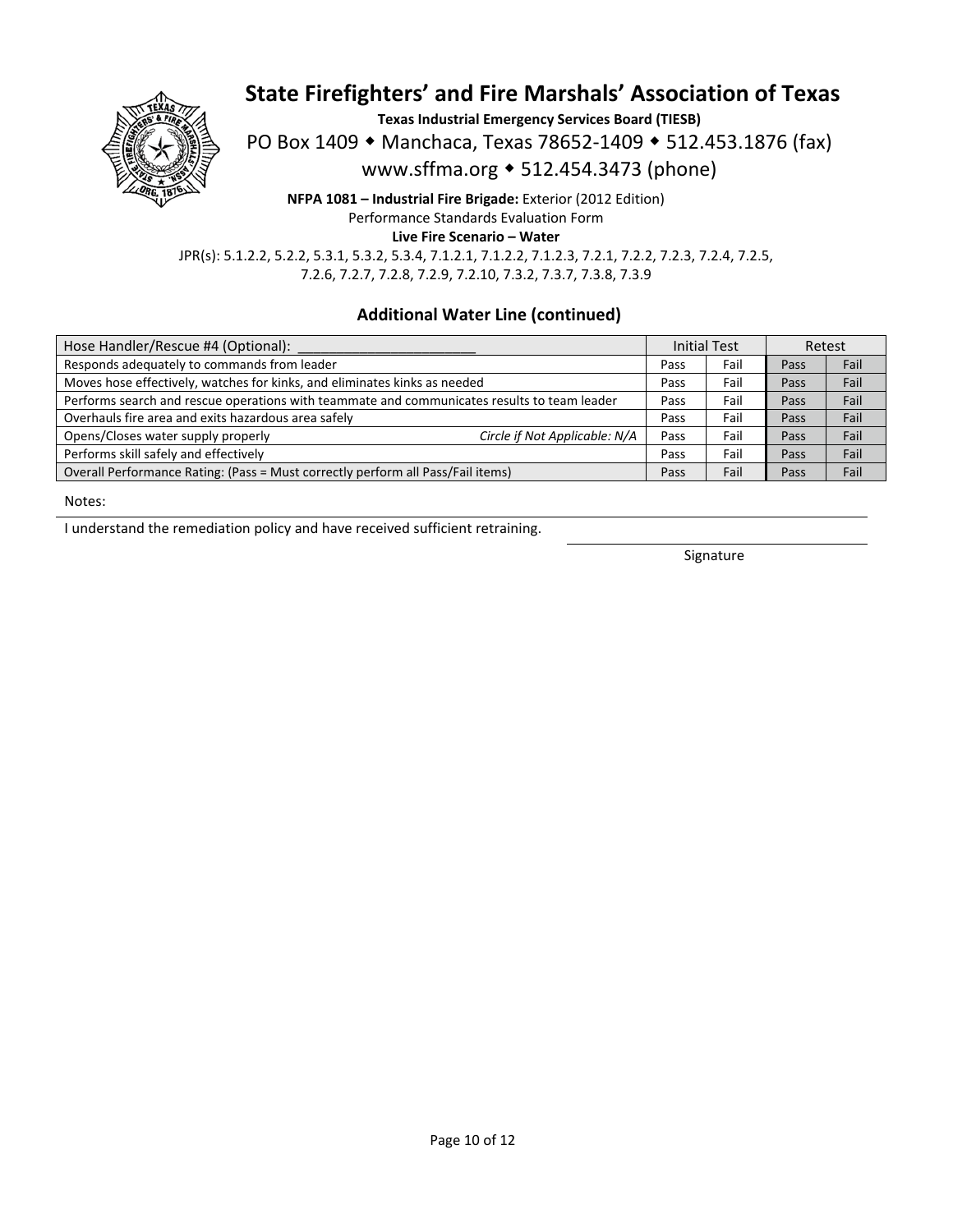

**Texas Industrial Emergency Services Board (TIESB)** 

PO Box 1409 • Manchaca, Texas 78652-1409 • 512.453.1876 (fax)

www.sffma.org 512.454.3473 (phone)

**NFPA 1081 – Industrial Fire Brigade:** Exterior (2012 Edition) Performance Standards Evaluation Form **Live Fire Scenario – Water** 

JPR(s): 5.1.2.2, 5.2.2, 5.3.1, 5.3.2, 5.3.4, 7.1.2.1, 7.1.2.2, 7.1.2.3, 7.2.1, 7.2.2, 7.2.3, 7.2.4, 7.2.5, 7.2.6, 7.2.7, 7.2.8, 7.2.9, 7.2.10, 7.3.2, 7.3.7, 7.3.8, 7.3.9

#### **Scenario/Pre‐fire Plan**

You and your team have been dispatched to a structure fire at your facility. The lead operator informs you that lightning struck the structure, which has now caught on fire. One person is currently unaccounted for but was previously in the structure before the fire. The lead operator has provided you with the pre-fire plan for the structure and a general layout of the building. The company's Standard Operating Procedures (SOPs) on all incidents is to call mutual aid to perform medical aid. Typical response time for mutual aid is 15 minutes.